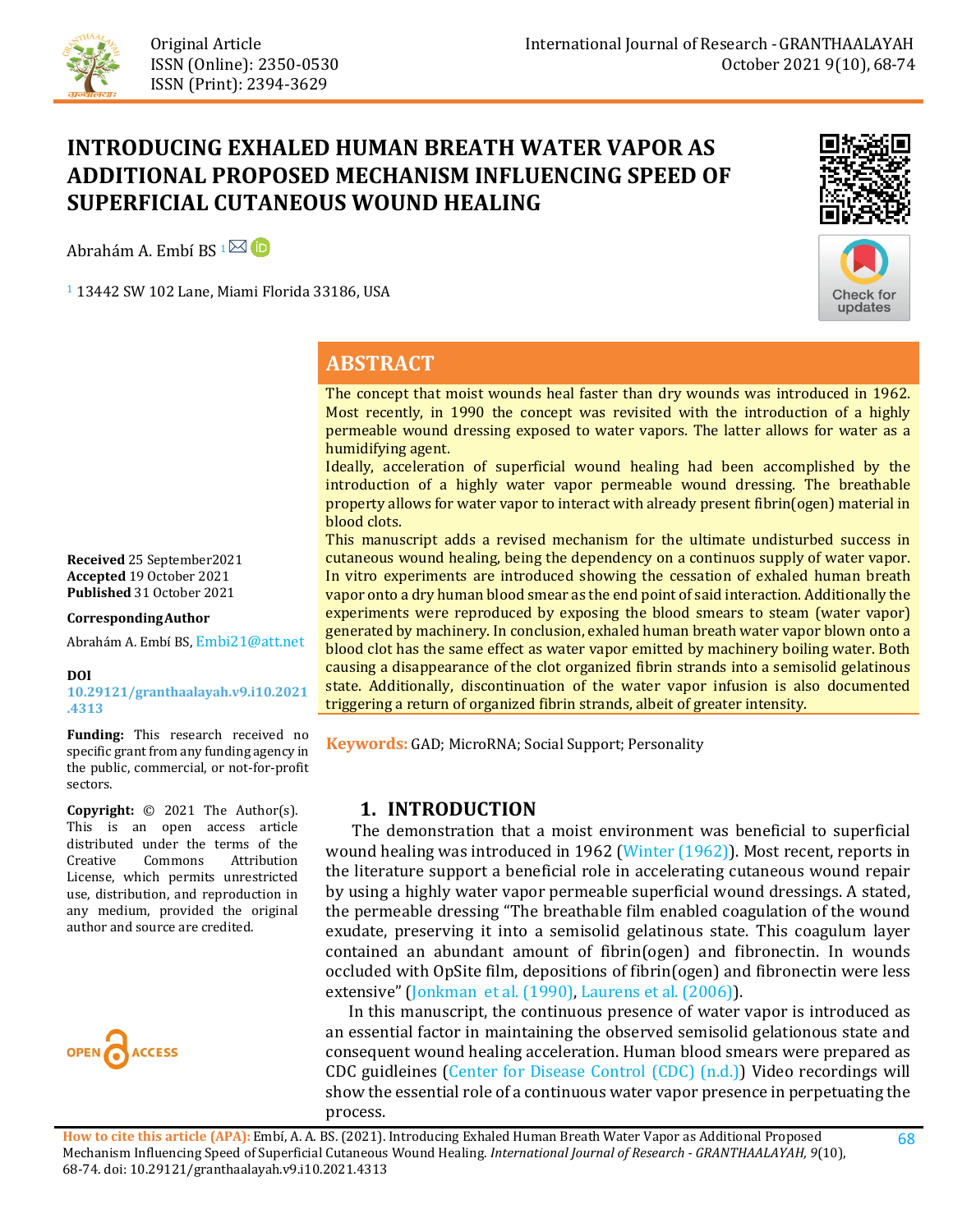# **2. MATERIALS AND METHODS**

# **2.1. MATERIALS**

Previously prepared dry blood smear on 25x75x1mm glass slide. Video Microscope Celestron Model #44348

Water vapor emission from Expresso Coffee IMUSA model GAU-#18202

Apple McBook Pro Computer with Photo Application.

## **2.1. METHODS**

1) Handheld Method Away from Microscope

A previously prepared and dry blood smear slide was held in front of mouth and moist air exhaled sequentially X5. Post breath delivery the, fresh air inhaled though and blown again.

[\(Figure 1\)](#page-1-0). A: Slide placed in front of open mouth. B: Slide in microscope platform with machine steam source near.

[\(Figure 2\)](#page-2-0). Recorded images.

### **Photograph Showing Handheld Approach for Exhaled Breath**



<span id="page-1-0"></span>**Figure 1** Showing both methods to transfer water vapor onto a blood smear. A: Orange Arrow pointing at blood smear held in front of open mouth as exhaled breath blown. B: Blood smear placed on microscope platform. Red arrows this time showing water vapor source flow. Post breath delivery, fresh air inhaled though mouth and blown again.

[Figure 3 b](#page-3-0)elow.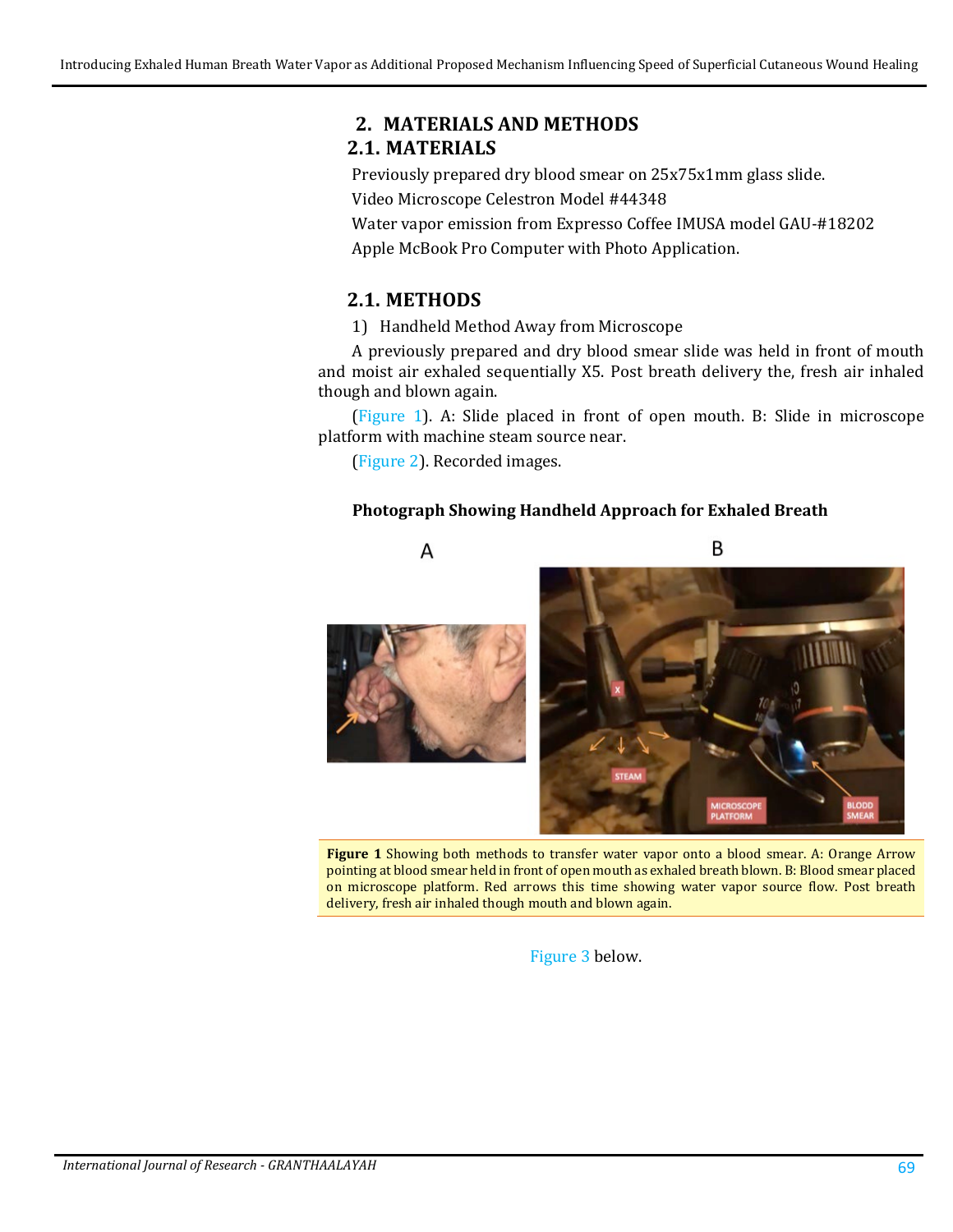

#### **Results from Blowing Exhaled Human Breath Water vapor**

<span id="page-2-0"></span>**Figure 2** Selected video frames depicting exhaled human breath on fibrin networks. Glass smear on microscope platform showing larger fibrins strands post rebound.

For additional details link to: https://youtu.be/4\_2hDup98pQ Or scan QR Code in right upper side of figure.

2) Microscope Platform Near Water Vapor Source

**Ancillary Testing Methodology. To rule out Exhaled Breath Ions or particles as cause of fibrinolysis.** 

The glass smear placed on the microscope platform.

As soon as water vapor was observed clouding the image, the steam source was moved away.

Images recorded [\(Figure 3\)](#page-3-0)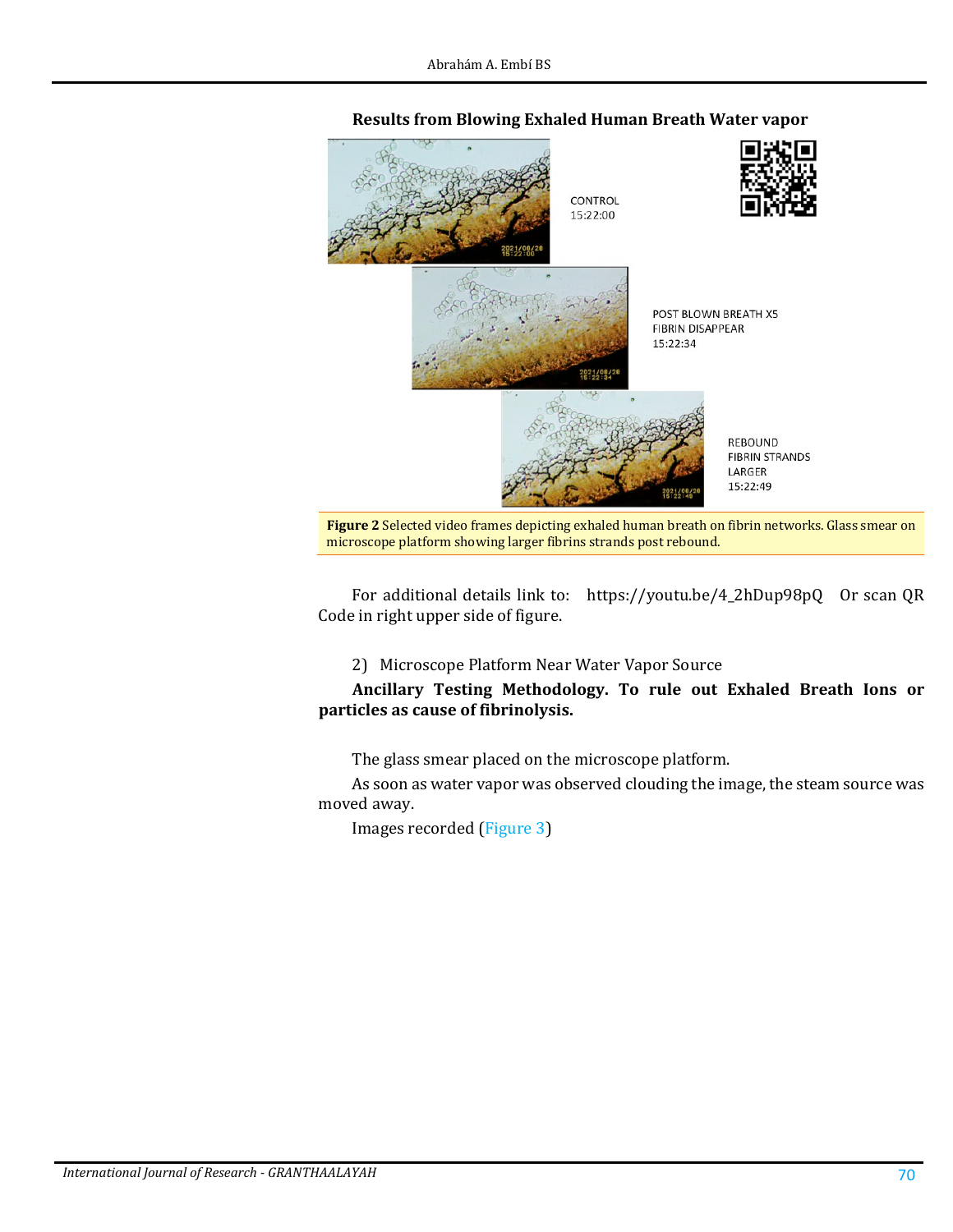

**Photograph Showing Video-Microscope Near Water Vapor Source**

<span id="page-3-0"></span>**Figure 3** Photographic image of espresso coffee maker next to microscope. Showing X: Hot stem outlet. Orange arrows mimicking steam flow. Notice large orange arrow showing position of blood smear on microscope platform.

Images from Machine Emitted Water Vapor on Blood Smear as Shown in [Figure](#page-3-0)  [3](#page-3-0) above.





**Figure 4** Slide on microscope- Machine steam source near. Red arrow fibrin strands reappearing as water vapor stop. For additional detais, please link to: [https://youtu.be/\\_PlZTkueHZ8](https://youtu.be/_PlZTkueHZ8)

Or Scan QR Code in upper left of image.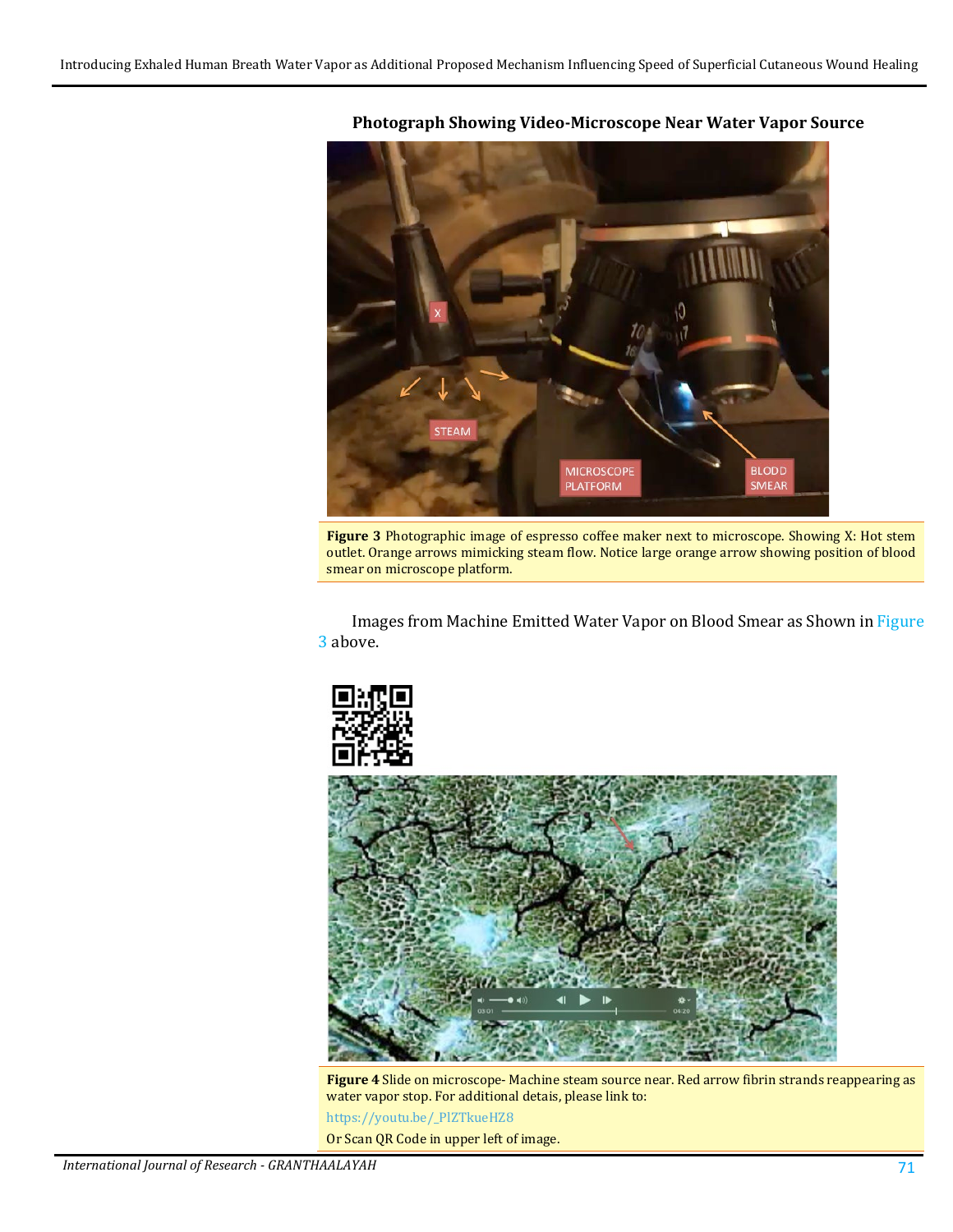### **3. RESULTS**

The Gelatinous Coagulum Reversal and Fibrin Increase

The images below demonstrates a control image ( $Figure 5 + Video$ ) and a post cessation of water vapor infusion ( $Figure 6 + video$ ), the noticeable increase in fibrin presence post cessation of water vapor infusions could be seen by comparing red arrows in [Figure 5](#page-4-0) an[d Figure 6](#page-4-1) below.



<span id="page-4-0"></span>**Figure 5** Frame 00:00 Red arrow pointing at initial fibrin network prior to exhaled human breath maneuver. For additional details, please link to: **<https://youtu.be/QEFiGMYPNuE>** Or Scan QR Code in left upper corner.

<span id="page-4-1"></span>

**Figure 6** Frame 00:28 Red arrow pointing at increased fibrin network intensity post exhaled human breath maneuver. For additional details, please link to: **<https://youtu.be/QEFiGMYPNuE>** Or Scan QR Code in left upper corner.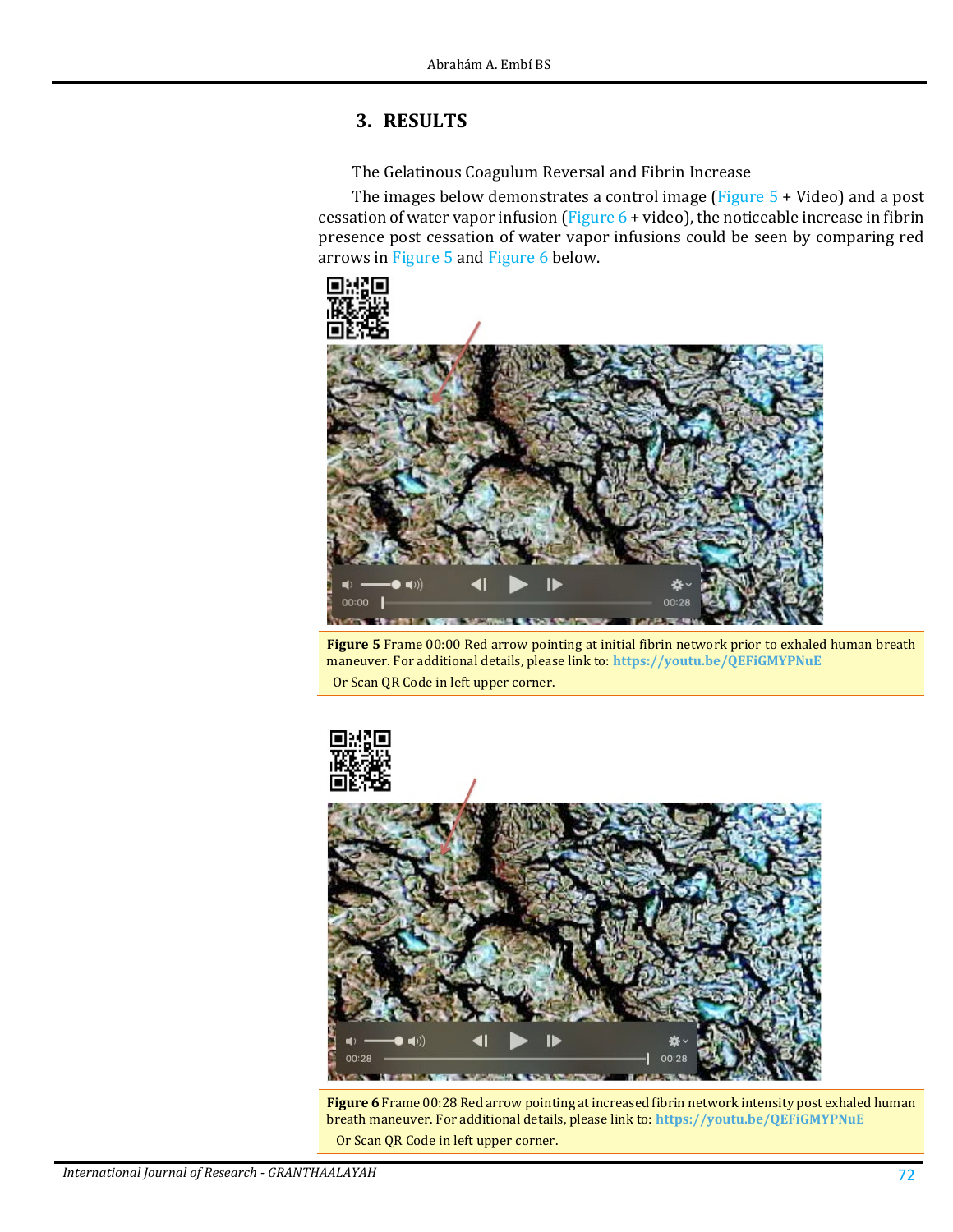#### **Demonstration of Reversal of Gelatinous Coagulum into Fibrin Strands During Evaporation**

The image below (Figure  $7 +$  video) confirms that when the gelatinous coagulum is sandwiched between two slides, the lack of evaporation preserves the coagulum. As soon as the top slide of the sandwiched is removed, there is video evidence of a return of the actual fibrin structures.



**Figure 7** Frame 00:08 Post blown breath – "wet stage"- Gelatinous coagulum was immediately trapped by second glass slide. Showing amorphous mass. Top slide removed and due to evaporation the coagulum reversing back showing fibrin. For additional details, please link to: (See video link below)

<span id="page-5-0"></span><https://youtu.be/npopmlrsm3A>Or Scan QR Code in left upper corner.

See difference from frame 00:56 at end of video-

## **4. DISCUSSION/CONCLUSION**

A mechanism in introduced where a continuous supply of water vapor is essential for the maintenance of a gelatinous coagulum needed for accelerating superficial wound healing. The evidence shows that as soon as there is a cessation of water vapor the coagulum undergoes evaporation and it reverses back to its fibrin network architecture. Previous published statements should be modified to read: "*Accelerated epithelization under a highly vapor-permeable wound dressing is associated with increased precipitation of fibrin(ogen) and fibronectin; as long as there is a continuous water vapor supply".* "Fibrinogen is converted to fibrin, which forms a cohesive network, and provides a temporary support for wound healing. The structural composition of fibrin and the binding of fibrin to cells and proteins highly determine the wound healing process" [\(Mosesson et al. \(2001\),](#page-6-4) Weisel [\(2015\)\)](#page-6-5).

### **Saliva and Wound Healing?**

Prior publications attribute saliva many tissue factor in speeding oral would healing, stated "recognition of the many roles salivary proteins play in wound healing makes saliva a promising source for the development of new drugs involved in tissue regeneration" [\(Brand et al.](#page-6-6) (2014)).